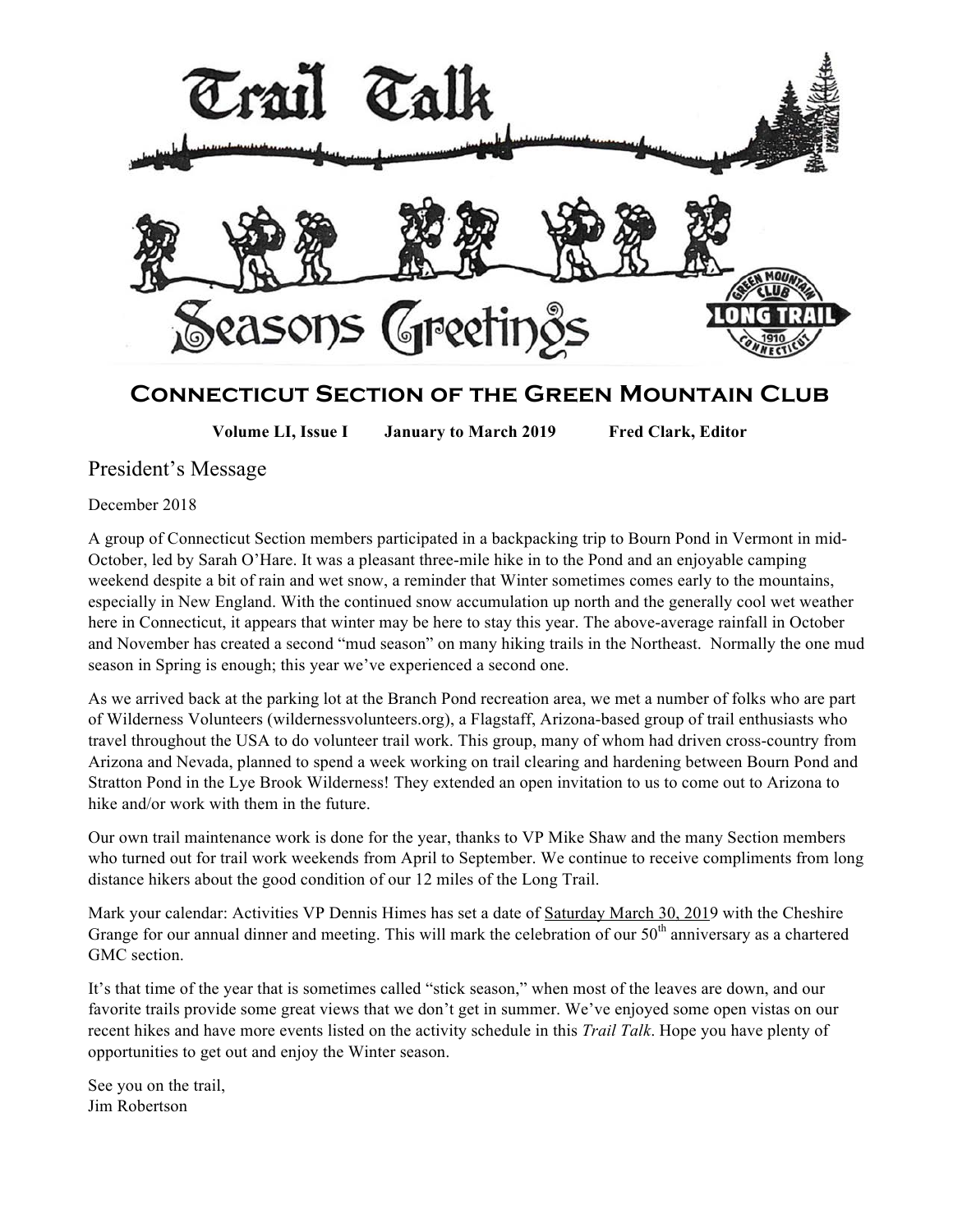## **Green Mountain Club Information**

http://www.greenmountainclub.org (802) 244-7037

#### **Connecticut Section Information** http://www.conngmc.com

### **Officers and Executive Committee**

President: James E. Robertson (860) 633-7279 jrobert685@aol.com

First Vice President, Trails and Shelters: Mike Shaw (860) 381-9130 msshaw2@mail.com

Second Vice President, Activities: Dennis P. Himes (860) 454-8301 dennis@cookhimes.us

Director: James Fritz (860) 221-9173 james fritz@sbcglobal.net

Alternate Director: Andrew J. Hood (860) 646-2753 andrew.hood@snet.net

Secretary: Kevin T. Burke (860) 729-1603 burke-kevin@sbcglobal.net

Treasurer: Richard Hart (860) 484-9925 huntcar@att.net

INQUIRIES: Please direct all inquiries regarding the Connecticut Section to the President.

PUBLICATION SCHEDULE: *Trail Talk* is published four times a year in March, June, September, and December. Activity schedules are included in each issue. Articles and activity reports must be sent to the editor no later than the FIFTH day of the month of the publication. Article and activity reports must be sent in a Word Document in Times New Roman, font size 10. Reports sent from iPhones or iPads will be returned.

Send articles and activity reports to:

Fred Clark 1 Horse Run Hill Road Cromwell, CT 06416-1133 fpclark1@comcast.net

MEMBERSHIP: When joining or renewing your membership in the Green Mountain Club, circle *Connecticut Section* on the application to receive, at no extra charge, the Connecticut Section's newsletter and activity schedule.

Dues:

| Individual Adult                               | \$45.00 |
|------------------------------------------------|---------|
| Family                                         | \$60.00 |
| Senior (70 or older) or Limited Income \$25.00 |         |
| Sponsor (Individual/Family)                    | \$75.00 |

Send annual dues to: Green Mountain Club 4711 Waterbury-Stowe Road Waterbury Center, VT 05677-9904 https://www.greenmountainclub.org/

WANT TO HELP THE CONNECTICUT SECTION REDUCE EXPENSES AND SAVE TREES? Just e-mail the Editor, requesting that you be e-mailed *Trail Talk*, rather than having it mailed. You'll receive *Trail Talk* sooner, too.

SPECIAL THANKS to members Charlotte Hitchcock and David Wells. Each issue Charlotte facilitates the e-mailing of *Trail Talk* by reducing the file size of the attachment, and David facilitates the mailing of *Trail Talk* by stuffing envelopes and donating the postage.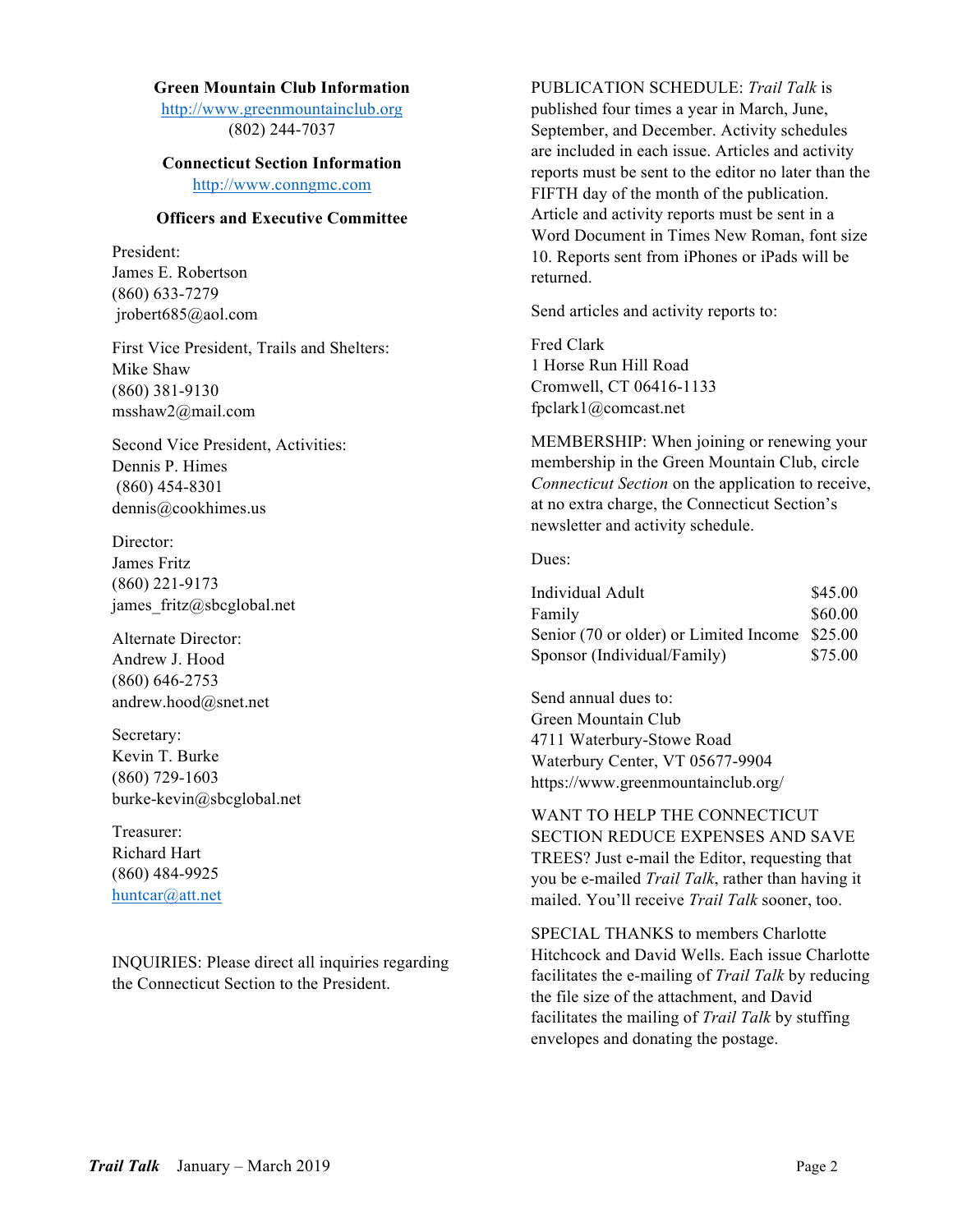#### **ACTIVITY REPORTS**

## Rangeley, Maine – South Arm Rd. **Sept. 9-13, 2018**

Dave Wells and I met Dan Zelterman at the Hiker Hut in Rangeley, Maine. After settling in the bunk house Dan drove us into town and we had dinner at Parkside & Main. Excellent food and lovely views of Rangeley Lake. This was our second visit. On our return trip what do we see but a backpacker hitch-hiking. Dan pulls over and the boy jumps into the jeep. We drive him to the local IGA just up the road and wait for him to buy a few necessary food items. He is then dropped off at the trailhead and continues the journey.

Back at the hiker hut everyone climbs into their sleeping bags and lights are out soon. During the night on a visit with mother nature I took the time to view the night sky and saw the Milky Way which we cannot see here in CT. Up at the crack of dawn, and breakfast done, we are ready to hike. Steve Lynch recommended that we leave our cars at his place and he would drive us to the trail head.

Mon. Sept. 10: On the trail before 9:00 we had miles to go and planned to do two days hike in one because of the impending bad weather that was expected after 3:00 that day. Lunch was at the Little Swift River Campsite and we moved on. Nothing is easy in Maine. Rocks, roots and mud again. 1 mile an hour. I had spoken with the Jolly Green Giant a/k/a Dave and asked him to go ahead and save a spot at the shelter for Grandpa & Grandma. Dave sped along and reached the shelter a little after 3:00. Dan and I pulled in around 6:00. No one was there except Dave. While we were cooking our dinner a young couple came in but no one else. A quiet night. Not really. The rain came down in buckets, drumming on the metal roof and the wind howled. We had hiked 9.4 miles so a good night's rest would have been great!!

Tues. Sept. 11: We waited out the storm until 11:00 a.m. Raingear on, we proceeded to hike to our next night's site. Along the way Dan and I stopped and talked with two L.L. Bean marketing reps that were doing a short section. When we reached Rte. 17 Dan announced that he was not going on. So we waited with him while he called and sent a text to Steve Lynch to pick him up. Assuring us he would be okay, we continued on. Dave and I then descended 1,000 feet in .7 mile. We found a lovely campsite and a babbling brook just a few feet away. Darkness was moving fast into the valley so tents were up and

dinner was cooked in record time. Food secured in our bear canisters, we climbed into our bags. Around 1:00 a.m. a mother grouse moved in and was very disturbed with Dave's sawing wood in the wee hours. She made quite a racket, squealing three different times, but Dave did not hear her. She finally took the chicks left. We hiked 4.5 miles – the distance was easy, but not the terrain.

Wed. Sept. 12: Up at first light we were ready to go. Only the Good Lord knew what we were in for. It was more of the same terrain. Much to our surprise we reached the Bemis Mt. Shelter a little after 2:00. Did my watch stop? We purified our water and claimed our spaces in the shelter. We even took a nap. Around 4:00 people started coming by to check the shelter but chose to go up on the hill and tent. Only one gentleman joined us. Quiet night. Only the little brook sang. Only 3.8 miles.

Thurs. Sept. 13: Now what is that noise? It is pitch black out, 5:30 a.m. The hiker who joined us is getting ready for his day. We have a big day so we should get a move on. I believe we left the shelter a little after 7:30 a.m. Today we climbed Bemis Mt. and Old Blue. Today we would be walking up a stream of water that ran down the rock trail. On Mon. we had over 2 inches of rain so water was just oozing out of the ground everywhere. Mud and pools of water in areas were knee deep. We carefully walked over broken puncheons, hopped between rocks, etc. We found an open spot with a view for lunch. The trail opened for about 2 miles with a smooth path of pine needles then the last 2 miles were exhausting as the trail hugged the side of a mountain with roots and rocks. Thank heavens there were trees to hold onto. Do I see the road? What a wonderful sight. We finally reached South Arm Rd. at 5:30. Steve our shuttle driver would be picking us up at 6:00. We hiked 10.5 miles in 10 hours. Steve took us along Rte. 17 and we saw a beautiful sunset over Rangeley Lake. Arriving back at the Hiker Hut it was after 7:00. We decided to spend another night rather than tangle with a MOOSE on the loose. Quick showers and into town to eat, only one restaurant was open: Forks in the Air. We had a lovely dinner then treated ourselves to a large dish of great vanilla ice cream. MAINE IS DONE!!!!! Next Year I hope to finish New Hampshire. Hope you will join me. Dan has already signed on! Dan earned his wings on this trip. He waited two hours before getting a ride andthen treated two hikers to dinner at Parkside Rest.

#### Hikers:

Dave Wells, Dan Zelterman, Carol A. Langley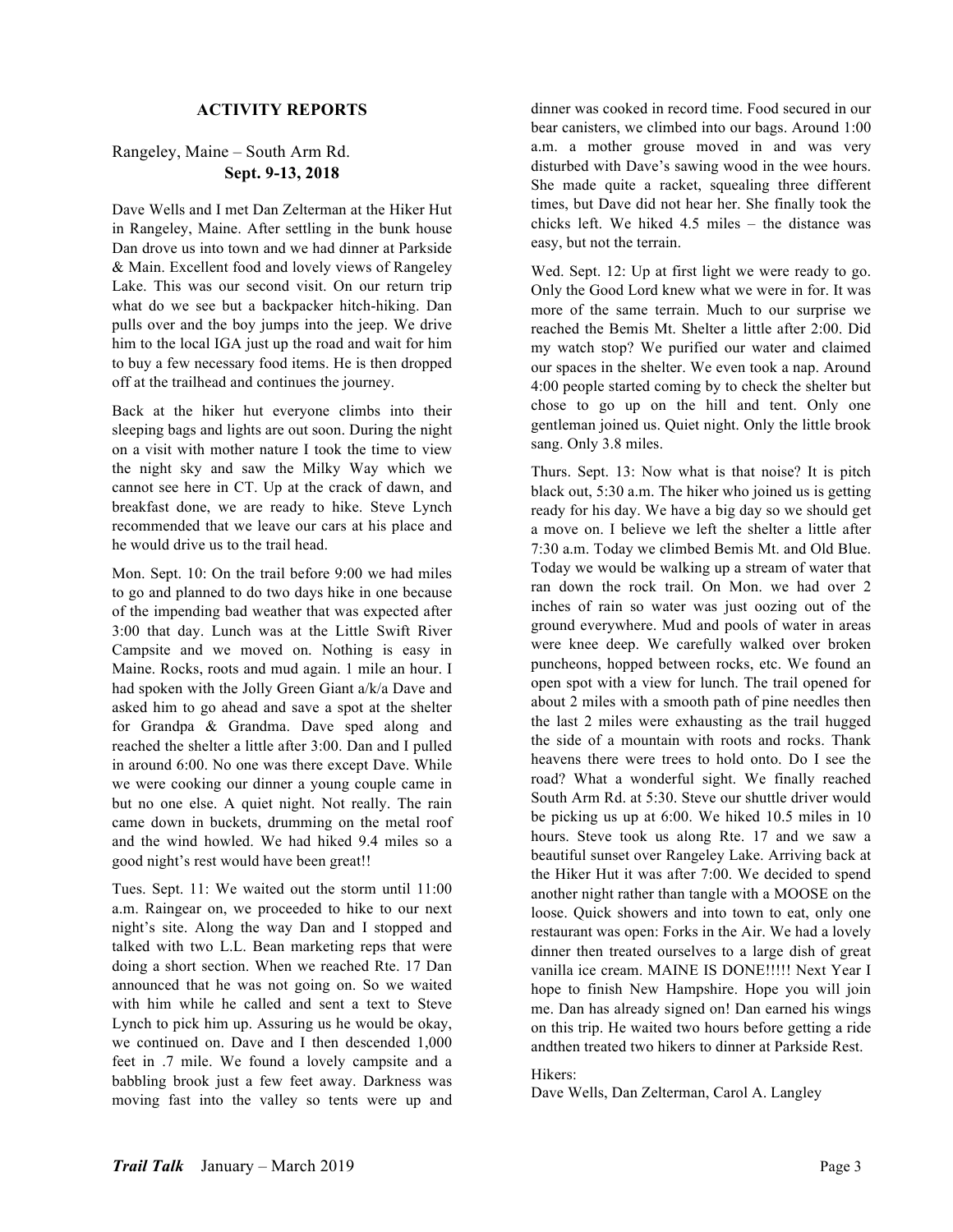### Long Trail Maintenance **Sept. 28-30, 2018** The Tale of the Shelter Mighty Mouse

I wonder if they scope us out as we walk up the trail, the critters of the woods? First to arrive was Mike, dedicated to drive up with equipment and make sure we had what we needed before heading back to CT due to travel plans to Guam. Next to arrive were Kevin, Barb, Dick and Sven. They got busy working on trimming up hobble bush. Mandy arrived for dinner and Dennis by the light of his flashlight at dark. Were they plotting and planning on which food bag looked the most delicious as we finished up dinner? We safely placed our food bags in the bear boxes and headed to bed at backpackers midnight.

And while we slept, Mighty Mouse was at work. His work was discovered as we pulled out bags for breakfast. Somehow Mighty Mouse had managed to crawl into the locked bear box to attack and the chosen bag was Sven's with a hole chewed in the bottom and a granola bar munched upon.

So off to work we went. Some to touch up blazes, some to do water bars and some to trim hobble bush. We were out all day working hard. We began to hear tales on the trail. Tales of a hanging bag back at the shelter that had been attacked by "something big". Sven had duck taped his food bag and had it hanging on one of those cans that are supposed to keep critters away from the bags. Our theory in talking later in the evening was that when Sven was out, he was working in a spruce area that clearly upset the squirrels because they sent a message to the Story Springs shelter critters to Kamikaze Sven's bag. One hiker claimed to see a chipmunk hanging off of it. Either way, the bag was pretty well shredded and food on the shelter floor.

Walking back on the 3 miles of trail that we had worked on, we were proud to say the trail looked great. The water bars were working, the water draining off the trail, the trail wide for easy hiking and the down trees removed. Many appreciative hikers thanked us for our work. Back at the shelter, Kevin had cut wood for a fire, Sven declared his bag a goner and we settled down for a snack of cookies. Later we had dinner, lit a fire and enjoyed the relaxing evening of tales around the campfire. The sky was clear and the stars sparkled everywhere. Dennis who knows a lot about the skies was pointing out the different stars and constellations. It was a productive and fulfilling weekend.

Trail Maintenance Workers: Mike Shaw, Dick Hart, Kevin Burke, Sven Englund, Barb Kelly, Dennis Himes and Mandy Brink

Zoar Trail, CT

## **Sept. 8, 2018**

There was some uncertainty whether or not Leslie and Richard were coming on the hike. In case they showed, a note was left directing them to begin the hike on the trail leading lakeside. The first couple of miles of the Zoar Trail followed the shoreline of Lake Zoar. Views of the lake were enough to keep George and Don from complaining about the rocky ups and downs. Across the lake we could see Jackson Cove. The recreation area appeared eerily quiet as the busy summer season had long since ended. The only dwelling we saw was an old, beat up houseboat moored just steps off the trail. With imaginations running to the macabre we picked up the pace and moved along.

The trail made a sharp turn inland and ascended steeply. A side trail directed us a short distance to Prydden Falls, where we stopped for a rest. Refreshed, we continued along and at some point it was realized that we were on some old road rather than the trail. After retracing our steps a short way we suddenly saw two hikers heading up a hill. Assuming they were on the actual trail we quickened our pace. We then realized that it was Leslie and Rich. Apparently we had started out on our hike just moments before they arrived and they had been only minutes behind us all this time. With Rich now in the lead we were certain to stay the course and not miss any more turns.

As we neared the last leg of our hike we glimpsed the parking lot through the trees. Surely something was amiss as we hadn't yet gotten to the road walk section. Much to our delight, it appeared that there had been a trail relocation to keep hikers off the roadway. Whether it shortened or lengthened the original 6.5 mile trek we didn't know. But we did know that we had a fine time on the Zoar Trail.

Hikers: George Jackson, Don Hagstrom, Leslie and Richard Chandler Leader: Sarah O'Hare

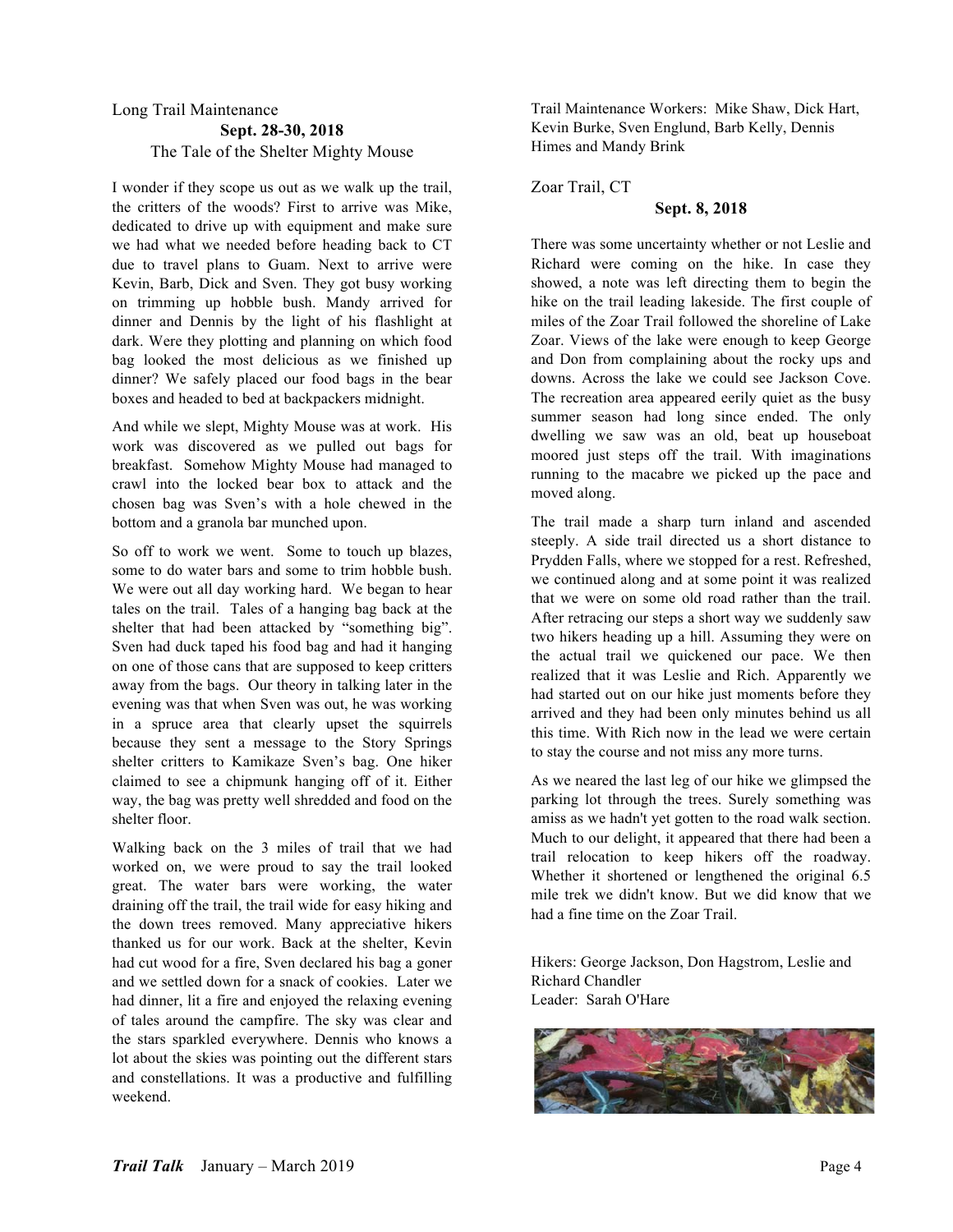#### Bourn Pond, VT

#### **Oct. 13-14, 2018**

It had been a rainy week leading up to our muchanticipated backpacking trek to Bourn Pond. The rain was ever so slowly tapering off as we drove up to VT on Saturday morning. Much to our surprise, however, the light rain was turning to snow! The trail into Bourn Pond was short, a normally easy three-mile hike on the Branch Pond Trail. Today, though, much of the trail was underwater so it became a rockhopping and careful balancing act to get through. We all arrived safely and quickly tended to setting up our tents. The plan had been to take a short hike over to nearby Stratton Pond, a fine way to spend a long afternoon. Kevin, however, had other plans for us. If we wanted a fire then we all had to pitch in and gather wood. As priorities prevailed, we set out looking for firewood. Not only was it late in the season for finding firewood close by, it was soaked through. How would it be possible to get a fire going at all? Never underestimate the skills of Kevin and Jim. With saws and hatchets at work we had plenty of wet wood at the ready. And while many men take pride in starting a one-match fire, Jim has surpassed that ability. He used his magical survival skills to start a zero-match fire! In no time a fire had miraculously caught and was warming our afternoon.

As the afternoon turned to evening, stoves were set up and dinners were cooking. Kevin and I took turns playing our Indian flutes, our soft melodies circling over the pond. Mother Nature must have approved as she cleared the skies and let the stars shine through. We awoke to a chilly morning and as the mist lifted we could see Stratton Mountain in the distance. A lone loon was on watch for its morning meal. We packed our wet gear and headed back down the trail, the sun shining on us for a change. While not ready to head home just yet, I suggested we stop at Molly Stark State Park and hike up Mt. Olga. Kevin and Eric had thoughts of pizza and beer, Linda, Don and George had chores waiting at home, so just Jim and I stopped at the park and hiked the easy mile up to the summit of Mt. Olga. A climb up the fire tower afforded a fine view of mountains as far away as NH and MA. While our Bourn Pond companions missed out on an enjoyable side trip, we all had a memorable weekend in Vermont.

Trekkers: Jim Robertson, George Jackson, Kevin Breton, Eric Breton, Linda and Don Hagstrom Leader: Sarah O'Hare

## Mattatuck Trail, CT **Nov. 18, 2018**

The Mattatuck Trail in Cornwall has been extended south into Warren. We began this seven mile section on Valley Road and hiked north to Flat Rocks Road. A few inches of crusty snow made for an arduous trek. However, without the snow cover, we wouldn't have had an inkling of what creatures roamed these woods. Animal tracks showed quite an array. From the tiniest mouse prints to the very large bear tracks; and there were prints, too, from a raccoon walking along a log, turkey, coyote (possibly a pack) and deer. The only wildlife we did see were the minuscule springtails (snow fleas), appearing as black dots on the snow.

The trail was hilly, crossed many fast flowing streams, wound through boulder fields and provided a view of the northern end of the Upper Shepaug Reservoir. While the trail conditions made for a difficult hike, it was a memorable adventure.

Hikers: George Jackson, Dave Wells Leader: Sarah O'Hare

Heublein Tower Hike, CT **Oct. 28, 2018**

Hoping for nice fall weather the leader scheduled this hike to the Heublein Tower for the Sunday of the last weekend that the tower was expected to be open for the season. Unfortunately, his forecasting skills weren't so good. Saturday the  $27<sup>th</sup>$  was a beautiful autumn day. Sunday turned out to be wet and misty. Despite that, a good crew turned out for this annual Section tradition. We met at the MDC water treatment plant at Reservoir Number 6 and started out. The maintained road wasn't bad but once we continued onto the Metacomet connector we found the trail to be as wet as it's ever been, with small streams crossing the footpath and generally wet muddy conditions. Molson was in his element in the mud but the twolegged hikers were subject to some wet feet.

The low clouds blocked the normally nice views from the Metacomet on the ridge above the Farmington River valley. We proceeded on hoping that the skies might clear at the summit. Upon reaching the Tower, only Linda and I decided to climb the tower to the observation deck. For Linda it was her first time ever up the tower. From the top deck, not only were the valley and Simsbury blocked from view, but we could barely see to the ground below us! Stopping to look at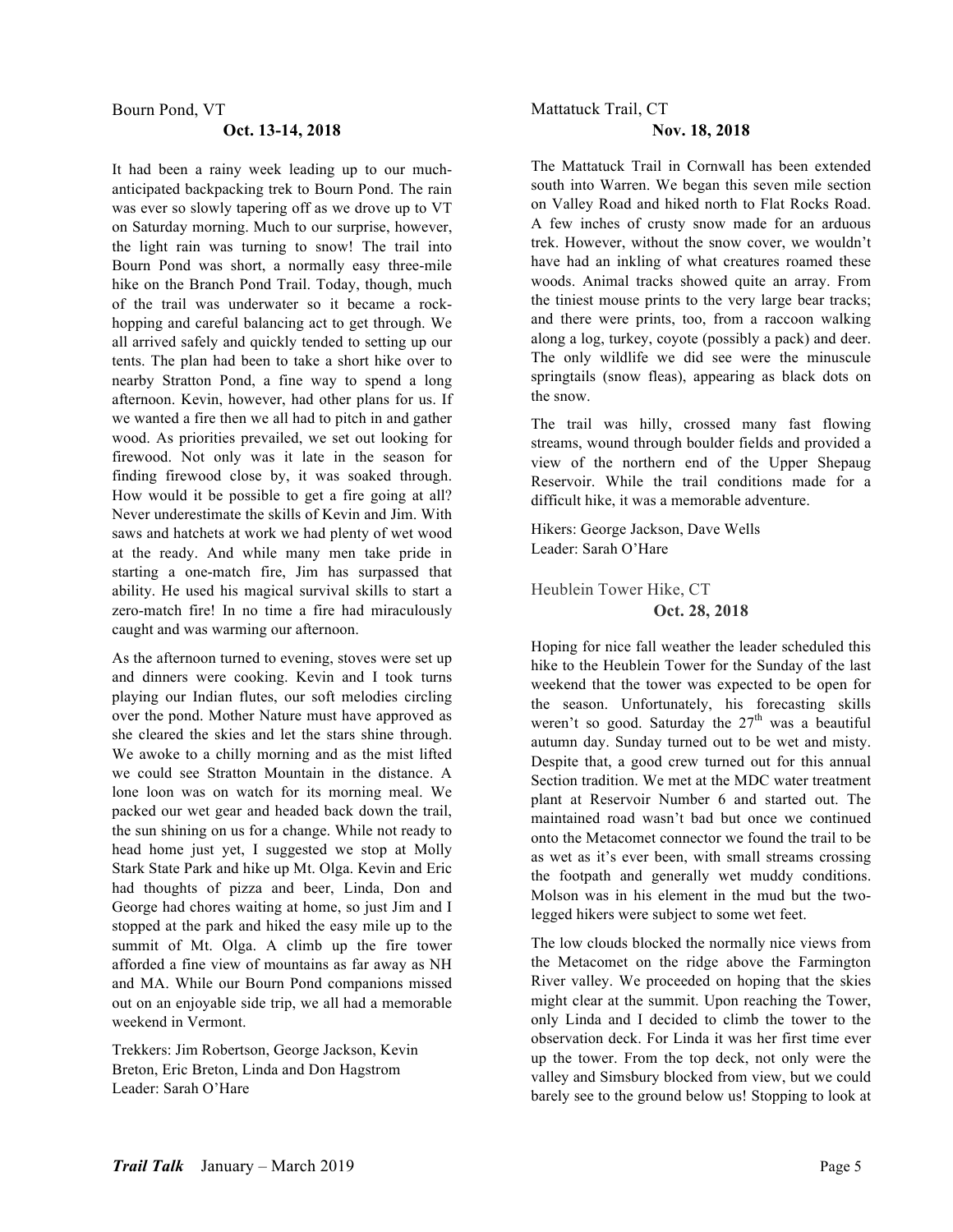the exhibits and restored rooms inside the structure provided some consolation.

We rendezvoused at the bottom and walked over the large pavilion overlooking Avon for lunch at the picnic tables. As is typical several folks brought Fallthemed snacks to share, so we all had a delicious dose of sugary goodness. The hike downhill along the Metacomet Trail to the reservoir found the trail as wet as earlier, with one set of puncheon boards mostly in, rather than over, the water.

As it turned out, the Connecticut Department of Energy and Environmental Protection decided to reopen the tower the following weekend, the first weekend of November, because the foliage season peaked so late this year. If I'd only known …. oh, well. Thanks to everyone who joined our annual sojourn. We'll do it again next year.

Hikers: Don and Linda Hagstrom, George Jackson, Bob and Mel Michaud, Sarah O'Hare, Darry Ruiter. Leaders: Jim Robertson & Molson the Alpha Dog

## Devil's Hopyard State Park Hike, CT **Nov. 11, 2018**

We had a nice November day for a hike on several loop trails in Devil's Hopyard. In contrast to the event two years ago when Connecticut had a drought, this year was just the opposite. Chapman Falls were roaring with the most flow I ever recall seeing. The trails were extremely wet and muddy. But for a few minutes before the hike, I wasn't sure I would even make it to the starting point. Unbeknownst to us, the Foxtown Road bridge over the top of the falls is closed to vehicle traffic, apparently because it needs some type of structural repair. So anyone approaching from the east (like the leader), had to park on that side and walk across. Turned out that Bob and Mel had driven in from the east side as well but had arrived early enough to loop back around to the west on Hopyard Road. Once we were all together, we started on the Red trail to the west and back southeast, connecting with the Yellow trail to a height of land and lookout. This modest vista provided a good spot for a break and "elevensies" at 11:00, in recognition of the third meal of the day eaten by hobbits in J. R. R. Tolkien's *Lord of the Rings* books. Molson enjoyed some steak, courtesy of Linda and Don, then we hiked down into the main park area, finding some picnic tables in the sun for lunch.

After lunch it was across the covered bridge over Eightmile River and up to the vista overlooking the

river valley, where we had some nice views and found another hiker who was willing to take a photo of our group. A fair number of other hikers were traversing the same area, enjoying the beautiful day. We returned via the Orange loop along the river, with its challenging rock climbs. Along the river as we neared the covered bridge we passed a group setting up some type of Satanic picnic, including some folks under the supervision of two young men (warlocks?) weaving a pentagram of twine and a group of young women (witches? Wiccans?) sitting in a circle smoking and saying incantations (just kidding about the latter). Where else but in Devil's Hopyard State Park!

Hikers: Don and Linda Hagstrom, Carol Langley, Bob and Mel Michaud, Darry Ruiter. Leaders: Jim Robertson & Molson the Alpha Dog

## Annual Turkey Trot, McLean Refuge, CT **Nov. 24, 2018**

On a cloudy brisk day seven hikers joined me. Promptly at 9:30 we were off since the temps were cool and no one wanted to stand around. A short walk on the dirt road that led into the refuge and we picked up the Blue Trail which is part of the Loop Trails. The ground was frozen because of the few cold nights we had, which was a blessing; otherwise, we would have been walking in mud as we did on a previous hike.

We stayed on the Blue Trail until we reached a dirt road where we picked up the Summit Trail. Reaching the summit where generally one would see horses being ridden in the field or just grazing—there were none in sight. When we took a short break my oldest daughter Paula remarked that I had said the trail was easy and mostly flat. Well after the summer I had hiking in Maine and New Hampshire this was flat. When we descended the Summit Trail we picked up the North Purple Trail.

The North Trail became very easy with its rolling path leading us to the Spring Pond Trail where we spent a few moments taking in the beauty of this place. Cabin is still standing and in good shape. Leaving the Spring Pond area, we picked up the Orange Horse Trail which in short time had us back to our cars. This was probably the fastest time that I had hiked in McLean. We were finished at 12:30. I have looked through many of the old issues of *Trail Talk* but could not find the exact year that I started doing this hike the Sat. after Thanksgiving but it is somewhere in the 20's. I am going to keep looking and will have the correct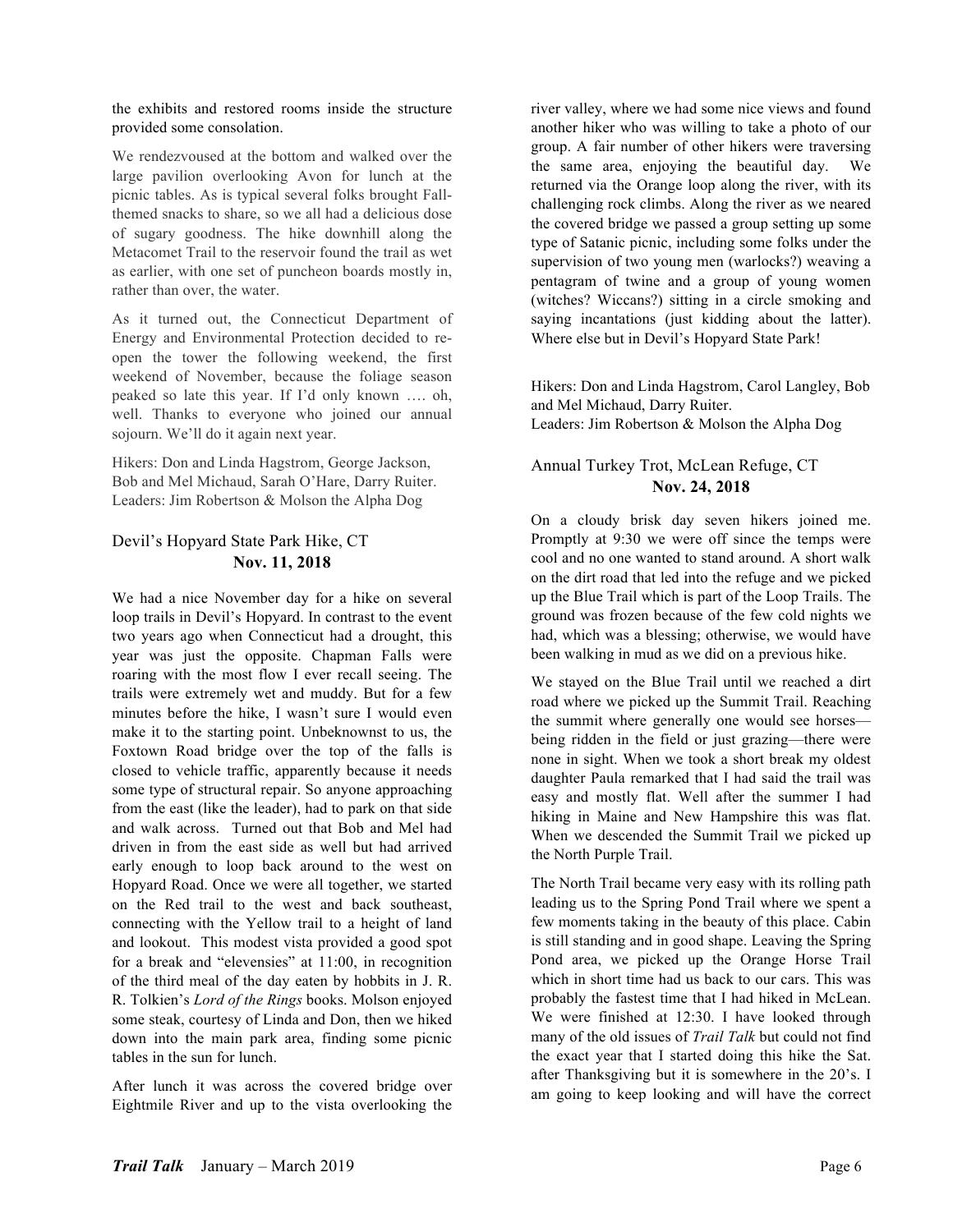number of years for next year's hike. Thanks for joining me on the annual event for the Connecticut Section!

Hikers: Carol A. Langley, Paula A. Drivdahl, my oldest daughter, Karen A. Palumbo, my youngest daughter and my granddaughter Marissa M. Drivdahl, Mel & Bob Michaud, Darry Ruiter, Dave Wells.

# Metacomet Trail, CT

## **Dec. 1, 2018**

The blue-blazed Metacomet Trail is a 62-mile trail that follows a traprock ridge from Meriden to Massachusetts. Our hike was the northern portion consisting of eight miles and over two mountains from East Granby into Southwick, MA. Beginning at Rte. 20, we climbed up Peak Mtn. All along its ridge we had vast views. We could see the Heublein Tower to the south, the Litchfield hills to the west, and the historical Newgate Prison below. At a popular overlook, just a mile from the start, a hiker was searching for his glasses that he had lost the day prior. He had given up his search when we came along. He graciously offered to take a photo of our group, and then, just as if on cue, Carol's sharp eye caught a glint of light - his glasses were found! The grateful hiker departed and then we, too, were on our way.

As we continued on, the basalt rocks along the cliff edge gave an other-worldly feel. There was a particular spot along here known as Chimney Point. Indeed, the rock formations did appear as chimneys. At the East Granby-Suffield town line there was another fine rocky overlook, just the spot for our lunch stop. While we observed planes from Westover AFB flying over, a keen eye focused in on a short piece of rainbow between two clouds. Carol explained that this atmospheric phenomenon was known as a sundog. Sundogs typically appear as a pair, one on each side of the sun. Due to the trees, we couldn't see if there was a companion to the first.

Crossing Phelps Road, we then began the ascent of Suffield Mtn. Again, as along Peak Mtn., the path followed a rocky ridgeline, but without as many views. It gradually descended into Massachusetts where the blazes became white and the trail was underwater. The bog bridges were in serious need of repair. It was but a short way from here to the end at Rising Corners Road. The hike ended as happily as it began, with friends sharing the miles with smiles. And our discoveries – from lost glasses to sundogs - made it a fun and memorable adventure.

Hikers: Dave Wells, Dick Hart, Carol Langley, Mark Blanchard, Mandy Brink, Patty Adams and her faithful four-footed friend, Arlo Leader: Sarah O'Hare



# **CALENDAR OF EVENTS**

## **DECEMBER 2018**

Sat. 15 Dec.–-Day Hike, Tri-Town Ridgeline Preserve, North Stonington. Meet at trailhead at 91 Miller Road at 8:30 am. Hike 5-6 miles. Easy/moderate. Bad weather postpones to Sunday, Dec. 16. Contact leader for more details. Jim Robertson, jrobert685@aol.com, rober2je@westinghouse.com, 860-633-7279 (home), 860-519-8310 (mobile).

Sat. 22 Dec.—American Legion/People's Forest-Meet 10:00 Mathies Grove Parking on East River Rd. Hike/Snowshoe weather conditions will dictate activity and miles. L. Carol A. Langley 860-877-4449, cosmical42@gmail.com

Fri. 28 Dec.–Sun. 30 Dec.—Winter Backpacking in the Adirondacks, Eastern High Peaks. Enjoy rigorous terrain and luminous winter scenery in the Eastern high peaks. The exact route will depend on weather conditions, snowpack, and the interests of the hikers. Expect a trek of 12 to 15 miles if the snow is fresh and 18 to 25 miles if the trail is already broken. Snow pack averaged 3 feet at the 4,000 foot level, as of 2 Dec. 2018. Contact leader by 20 Dec. to ensure proper planning for this physically challenging trek. L: Joe Conaci 860-381-9130 by text or jconaci@hotmail.com

## **JANUARY 2019**

Tues. Jan. 1—29th Annual New Year's Day Hike. Meet West Beach Parking at Hammonasett Beach 10:00. Plan to hike 5-6 miles. L. Carol A. Langley 860-877-4449, cosmical42@gmail.com